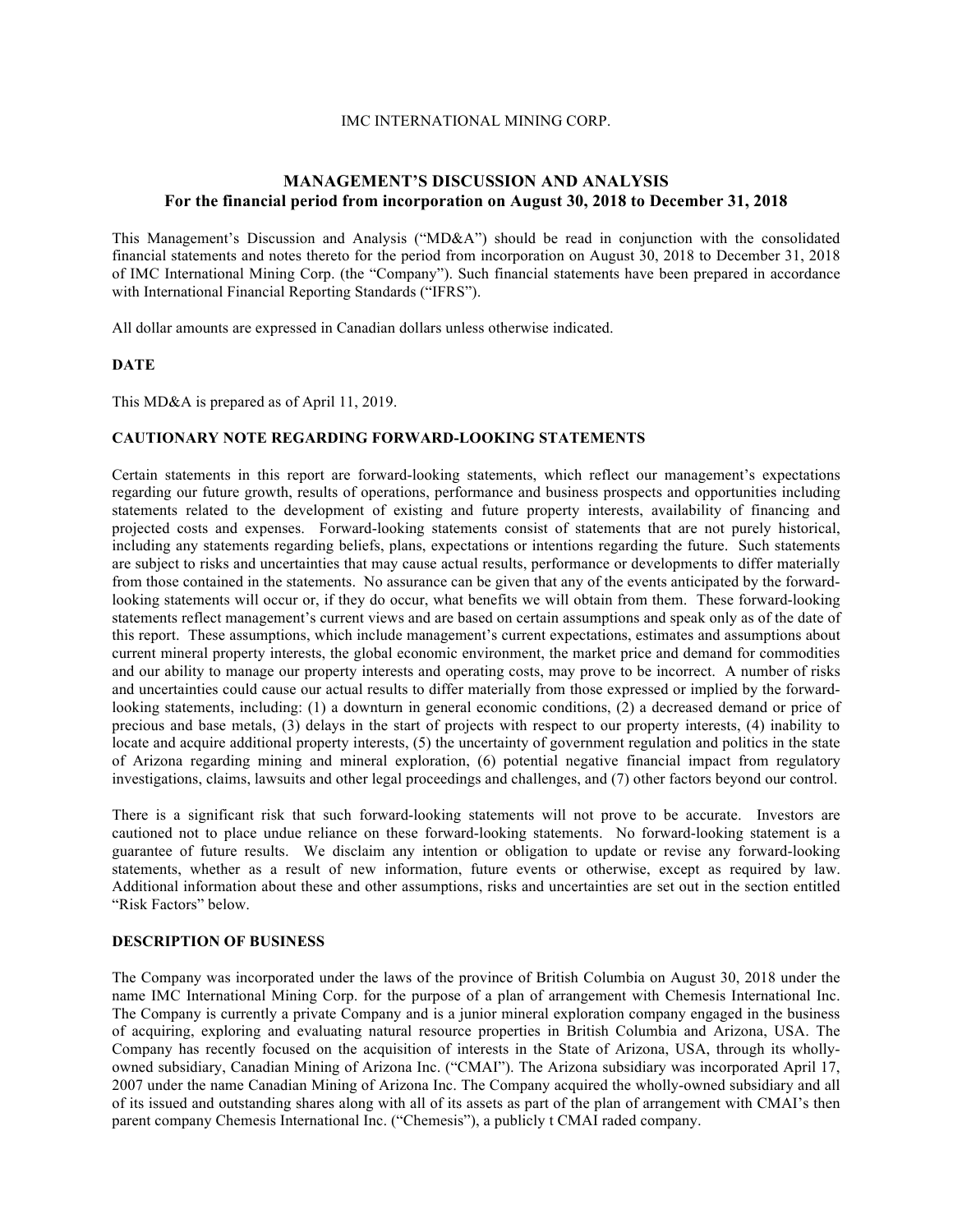The Company and Chemesis entered into a plan of arrangement (the "Arrangement") completed February 1, 2019. Under the terms of the Arrangement, the Company issued 3,246,625 common shares to Chemesis in exchange for Chemesis' 100% interest in Canadian Mining of Arizona Inc.

The Company currently has one material exploration property, the Bullard Pass Property located in Arizona, USA, the details of which are set out below. The Company has not yet determined whether its property interests contain reserves that are economically recoverable. The recoverability of amounts shown for resource properties and related deferred exploration expenditures are dependent upon the discovery of economically recoverable reserves, confirmation of the Company's interest in the underlying mineral claims, the ability of the Company to obtain necessary financing to complete the development of the resource property and upon future profitable production or proceeds from the disposition thereof.

## **EXPLORATION ACTIVITY**

## **BULLARD PASS PROPERTY – ARIZONA, USA**

In 2007 the Canadian Mining of Arizona Inc. staked the DB 1 to 176 mineral claims totalling 3,420 acres and acquired 476.52 acres of Arizona State land under mineral exploration permit #08-111861, for total land holdings of 3,896.52 acres, located in the vicinity of the Harcuvar and Harquahala Mountains, Yavapai County, Arizona (the "Bullard Pass Property"). The Company subsequently reduced its ownership interest in the Bullard Pass Property to 22 claims. The Company has recently staked additional claims to increase the Property to 171 claims. The Company is evaluating the property to determine if further exploration will be performed.

## **OVERALL PERFORMANCE**

The Company has yet to start activities aside from accrued CEO fees related to the spin out transaction and services provided to date. The Company is in the process of closing an equity financing to fund operations over its Bullard Pass property until such time as its properties are put into commercial production on a profitable basis. Since the plan of arrangement, the Company holds the Bullard Pass exploration property. Please see "Description of Business" for management's plans for the Company.

The net assets of the Company are \$18,899 consisting of \$1 in cash, net of \$18,900 in accrued consulting fees.

## **SELECTED ANNUAL INFORMATION**

The following information sets out the Company's audited selected annual information for the year ended December 31, 2018:

|                                                | <b>Year Ended</b><br><b>December 31, 2018</b> |  |
|------------------------------------------------|-----------------------------------------------|--|
|                                                | ſ\$                                           |  |
| Net Income (Loss)                              | (18,900)                                      |  |
| Basic and Diluted Earnings (Loss)<br>Per Share | (18,900)                                      |  |

|                     | As at<br><b>December 31, 2018</b> |
|---------------------|-----------------------------------|
|                     | ۱D                                |
| Cash                |                                   |
| <b>Total Assets</b> |                                   |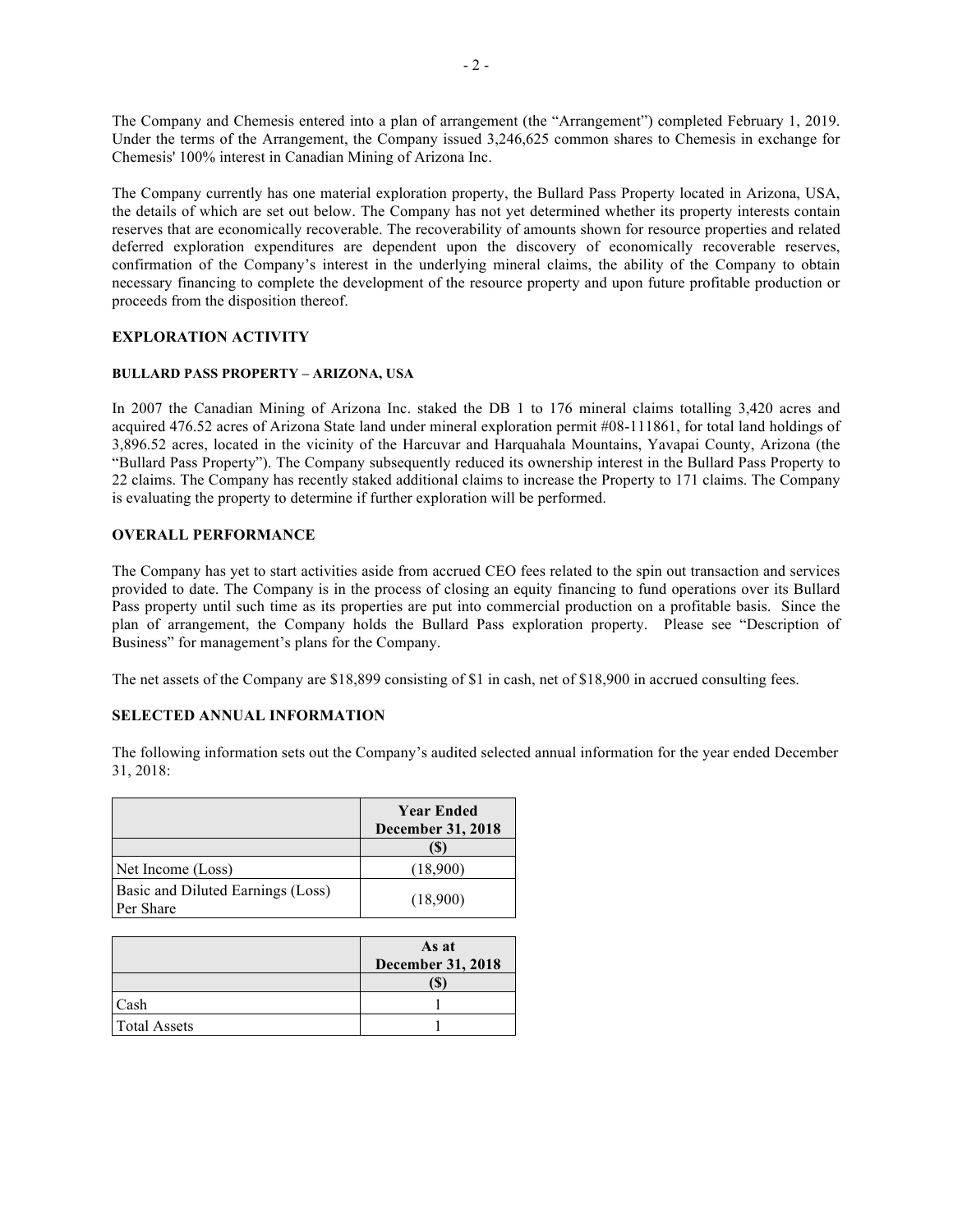### **RESULTS OF OPERATIONS**

#### **Year Ended December 31, 2018**

During the year ended December 31, 2018, the Company incurred a net and comprehensive loss of \$18,900. The net and comprehensive loss for the year consists of consulting fees of \$18,900.

During the year ended December 31, 2018, the Company did not conduct any field exploration programs.

The Company holds one exploration stage mineral property consisting of the Bullard Pass Property as described under the heading "Description of Business". The Company owns 100% of the Bullard Pass claims and has no contractual obligations to perform work on this property.

## **SUMMARY OF QUARTERLY RESULTS**

The following is a summary of the Company's financial results for the eight most recently completed quarters:

|                                      | <b>Ouarter</b><br><b>Ended</b><br>December 31,<br>2018 | <b>Period from</b><br>incorporation<br>on August 30,<br>2018 to<br>September<br>30, 2018 |
|--------------------------------------|--------------------------------------------------------|------------------------------------------------------------------------------------------|
| Revenue                              | Nil                                                    | Nil                                                                                      |
| Net loss                             | (18,900)                                               | Nil                                                                                      |
| Loss per share,<br>basic and diluted | (18,900)                                               | Nil                                                                                      |

The activities of the Company consist of work performed to complete the plan of arrangement. This was completed February 1, 2019. The Company is in the process of completing a private placement with funds being used to execute exploration activities over its Bullard Pass property.

## **LIQUIDITY**

The Company does not generate cash from operations. The Company finances exploration activities by raising capital from private placements and equity markets. The Company may encounter difficulty sourcing future financing in light of the recent economic downturn.

The Company had cash and cash equivalents of \$1 at December 31, 2018. The Company had working capital (deficit) of (\$18,899) at December 31, 2018.

During the year ended December 31, 2018:

The Company incorporated and issued 1 Class A common share at a price of \$1 per share for gross proceeds of \$1.

The Company is in the process of closing a private placement to issue up to 8,300,000 common shares at a price of \$0.05 per share for total proceeds of up to \$415,000. The Company has received a total of \$375,000 as of the date of this MD&A.

If additional funds are required, the Company plans to raise additional capital primarily through the private placement of its equity securities. Under such circumstances, there is no assurance that the Company will be able to obtain further funds required for the Company's continued working capital requirements. Due to the overall poor market conditions for junior mineral exploration companies, the Company may find it increasingly difficult to raise the funds required to continue the Company's operations. Share prices have undergone significant decreases and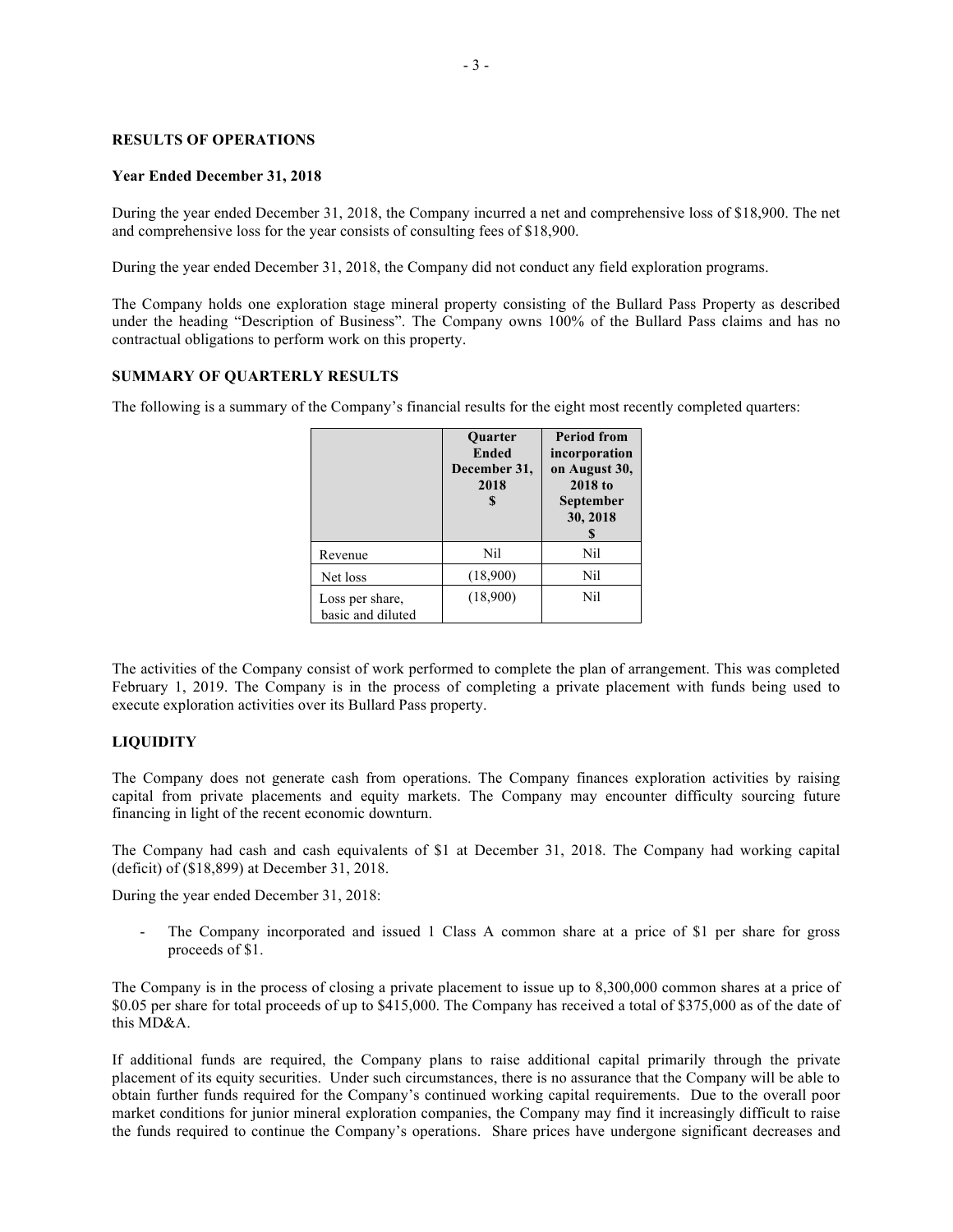any issuance of the Company's equity securities in the near future may result in substantial dilution to the Company's existing shareholders.

## **LIQUIDITY AND CAPITAL RESOURCES**

The Company has no capital commitments in connection with its exploration property. The Company holds 100% interests in the Bullard Pass Property through its wholly-owned subsidiary and is not required to make any expenditure commitments on this property and has no contractual obligations on this property.

The Company will add and or drop claims based on geological merit and as financial resources allow.

### **OFF-BALANCE SHEET ARRANGEMENTS**

The Company has not entered into any off-balance sheet arrangements.

## **TRANSACTIONS WITH RELATED PARTIES**

**Relationships Nature of the relationship**

Key management Key management are those personnel having the authority and responsibility for planning, directing and controlling the Company and include the Chief Executive Officer and Chief Financial Officer.

|                                      |  | Management<br>services |  |  |
|--------------------------------------|--|------------------------|--|--|
| Services provided for the year ended |  |                        |  |  |
| December 31, 2018:                   |  |                        |  |  |
| Chief executive officer              |  |                        |  |  |
|                                      |  |                        |  |  |
|                                      |  |                        |  |  |

Key management and directors compensation includes:

|                              | <b>Years Ended December 31</b> |        |  |      |
|------------------------------|--------------------------------|--------|--|------|
|                              |                                | 2018   |  | 2017 |
| Management fees and salaries |                                | 18.900 |  |      |
| Share-based payments         |                                | -      |  |      |
|                              |                                | 18.900 |  |      |

These transactions were in the normal course of operations and measured at their exchange amounts, being the amounts agreed to by the parties to the transactions.

#### **PROPOSED TRANSACTIONS**

As of the date of this MD&A, there were no proposed transactions.

### **SUBSEQUENT EVENTS**

The Company is in the process of closing a private placement to issue up to 8,300,000 common shares at a price of \$0.05 per share for total proceeds of up to \$415,000. The Company has received a total of \$375,000 as of the as of the date of this MD&A.

On February 1, 2019, Chemesis and the Company completed a reorganization transaction by way of a plan of arrangement ("Arrangement") whereby, Chemesis will undertake a reorganization and spin-out of various interests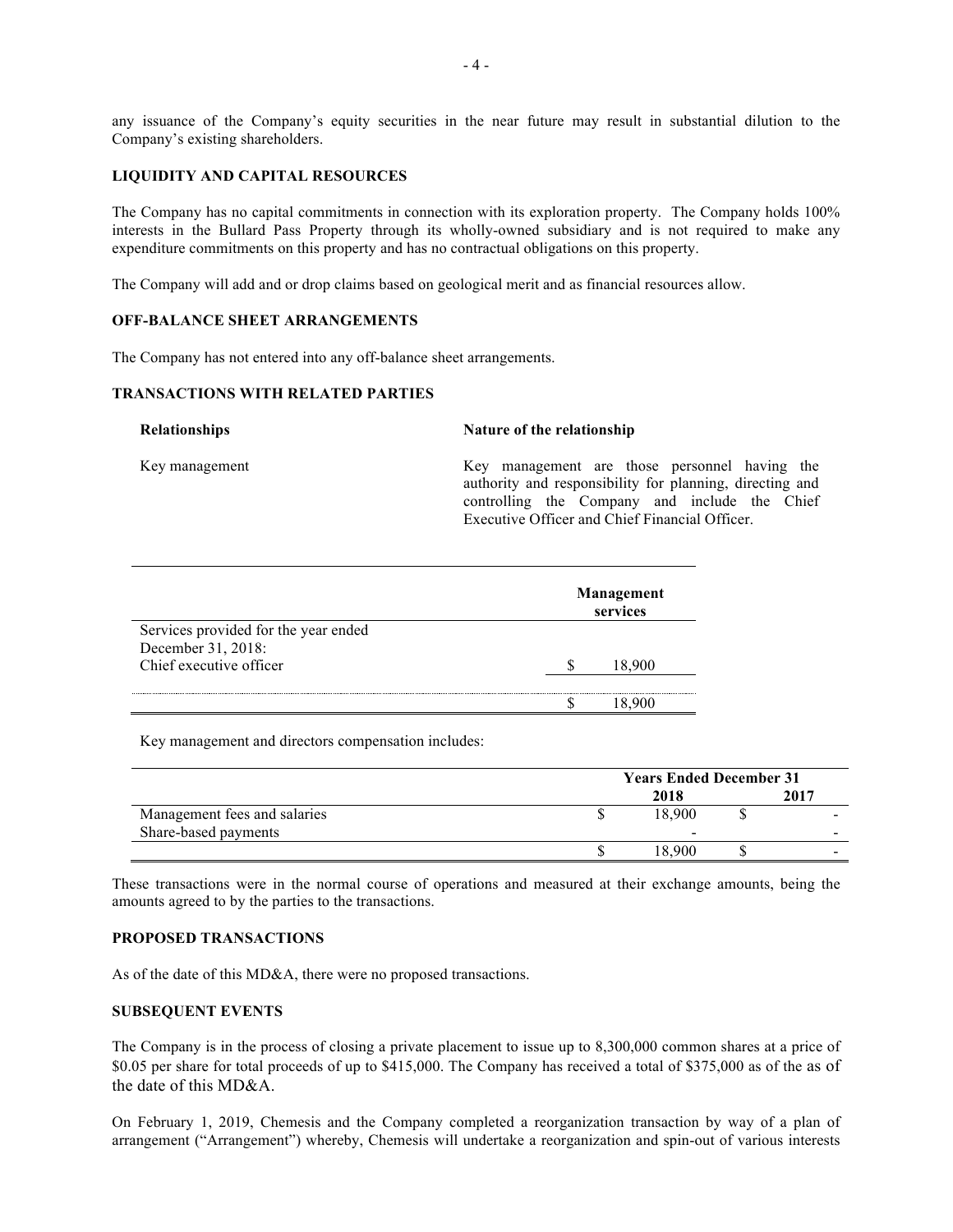in minerals located in the vicinity of the Harcuvar and Harquahala Mountains, Yavapai County, Arizona (the "Bullard Pass Property") to IMC.

On February 1, 2019, each of the events set out below occurred:

Chemesis transferred all of the issued and outstanding common shares of its wholly owned subsidiary, Canadian Mining of Arizona Inc. ("CMAI"), to IMC in exchange for 3,246,625 IMC common shares.

Each Chemesis stock option and share purchase warrant as of November 29, 2018 ("Record Date") which had not been duly exercised or cancelled was deemed to be exchanged for:

- i. one fully-vested replacement Chemesis stock option or share purchase warrant ("Replacement unit"). Each Replacement Unit will have identical terms, exercise price and expiry date as the original stock options and warrants replaced; and
- ii. one-twentieth of one fully-vested IMC stock option and share purchase warrant ("IMC Replacement Unit"). Each IMC Replacement Unit will be governed by the terms of the IMC Plan and will have the same exercise price and expiry date as the related Chemesis stock options and share purchase warrants

After completion of the arrangement, IMC now owns 100% of CMAI along with the assets of the Bullard Pass Property. IMC intends to operate a gold mineral exploration and development business and will continue to advance its Bullard Pass Property and seek other mineral exploration assets.

## **ACCOUNTING STANDARDS ISSUED BUT NOT YET EFFECTIVE**

The Company has reviewed new and revised accounting pronouncements that have been issued but are not yet effective. The Company has not early adopted any of these standards and is currently evaluating the impact, if any, that these standards might have on its financial statements.

### **Accounting standard anticipated to be effective**

Certain new standards, interpretations and amendments to existing standards have been issued by the IASB or International Financial Reporting Interpretations Committee ("IFRIC") that are mandatory for accounting periods beginning after January 1, 2018, or later periods. New standards and updates, which are not applicable or are not consequential to the Company, have been excluded from the list below.

IFRS 16, Leases, specifies how an entity will recognize, measure, present and disclose leases. The standard provides a single lessee accounting model, requiring lessees to recognize assets and liabilities for all leases unless the lease term is 12 months or less or the underlying asset has a low value. Lessors continue to classify leases as operating or finance, with IFRS 16's approach to lessor accounting substantially unchanged from its predecessor, IAS 17 Leases. IFRS 16 is effective for years beginning after January 1, 2019. The Company does not anticipate the adoption of this standard to have a significant impact on the Company's financial statements.

## **FINANCIAL INSTRUMENTS AND OTHER INSTRUMENTS**

The Company's financial instruments are exposed to certain financial risks which are discussed in detail in note 4.10 of the Company's financial statements for the year ended December 31, 2018.

### **ADDITIONAL DISCLOSURE FOR VENTURE ISSUERS WITHOUT SIGNIFICANT REVENUE**

During the year ended December 31, 2018, the Company incurred the following expenses:

|                                  | 2018        | 2017                     |
|----------------------------------|-------------|--------------------------|
| <b>Exploration costs</b>         | <b>Snil</b> | -                        |
| General and administrative costs | \$18,900    | $\overline{\phantom{0}}$ |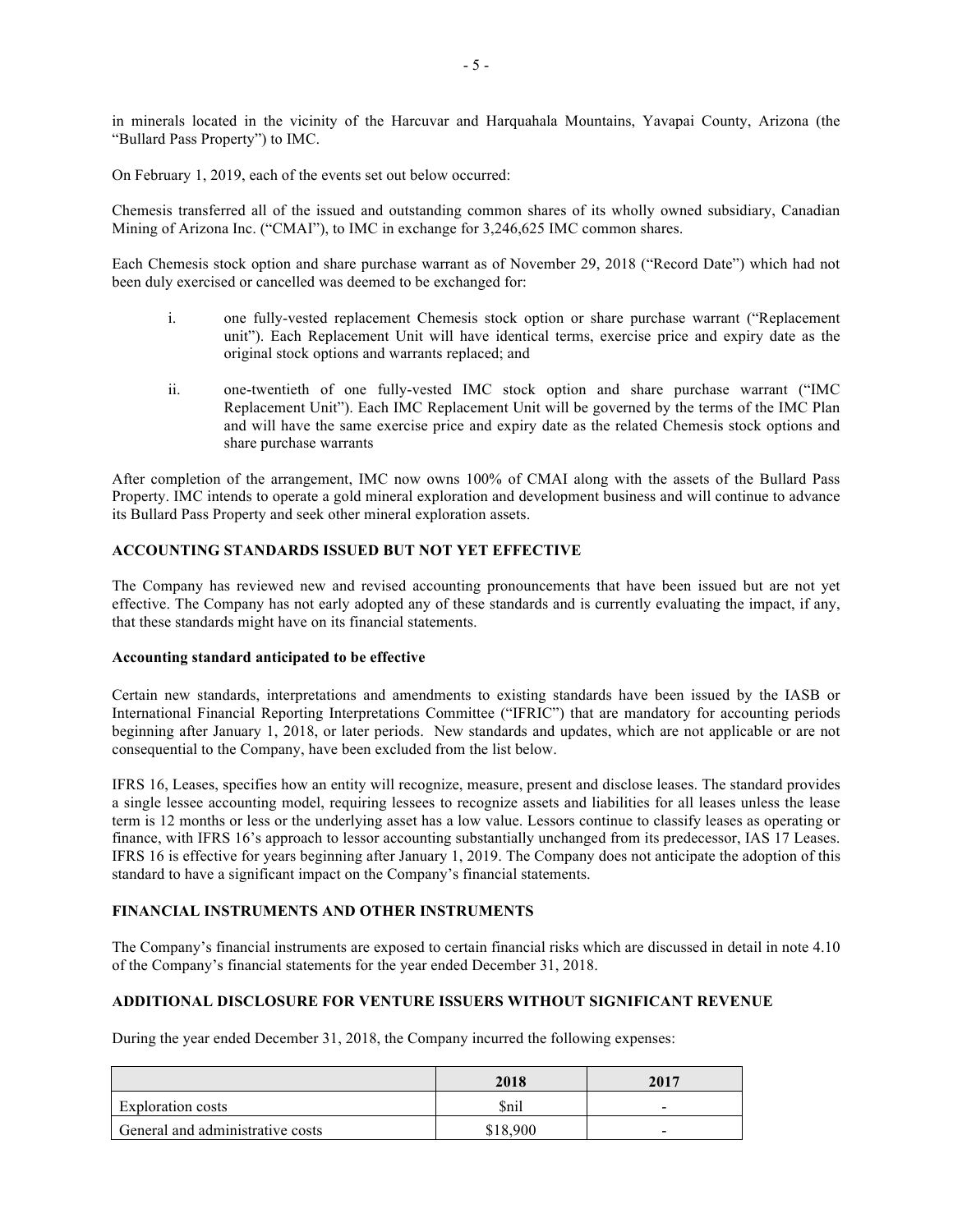An analysis of material components of the Company's general and administrative expenses is disclosed in the consolidated financial statements for the year ended December 31, 2018 to which this MD&A relates. An analysis of the material components of the mineral property acquisition costs and mineral exploration costs are disclosed in the notes to the consolidated financial statements for the year ended December 31, 2018 to which this MD&A relates.

The Company had one exploration property during the year ended December 31, 2018 pursuant to the plan of arrangement with Chemesis International Inc., which completed on February 1, 2019. The Company has 100% interest in the Bullard Pass Property held through its wholly-owned subsidiary.

### **DISCLOSURE OF OUTSTANDING SHARE DATA**

#### **Common Shares**

The Company is currently a private company. The Company's authorized share capital consists of an unlimited number of common shares without par value. As at December 31, 2018 the Company had 1 common share issued and outstanding and as of Marc 31, 2019, the Company had 1 common shares issued and outstanding.

### **Share Purchase Warrants**

As at April 9**,** 2019, the following share purchase warrants were outstanding:

| Expiry date    | Warrants | Exercise<br>price |
|----------------|----------|-------------------|
| August 3, 2019 | 229,014  | 1.00              |
| <b>TOTAL</b>   | 229,014  | 1.00              |

### **Stock Options**

As at April 9, 2019, the following stock options were outstanding:

| Expiry date        | Options |   | Exercise<br>price |  |
|--------------------|---------|---|-------------------|--|
|                    |         |   |                   |  |
| September 18, 2019 | 7,500   | S | 1.00              |  |
| June 9, 2022       | 17,500  |   | 0.50              |  |
| August 18, 2022    | 15,000  |   | 1.10              |  |
| July 22, 2023      | 240,000 |   | 1.00              |  |
| September 27, 2023 | 10,000  |   | 1.74              |  |
| November 6, 2023   | 15,000  |   | 1.40              |  |
| <b>TOTAL</b>       | 305,000 | S |                   |  |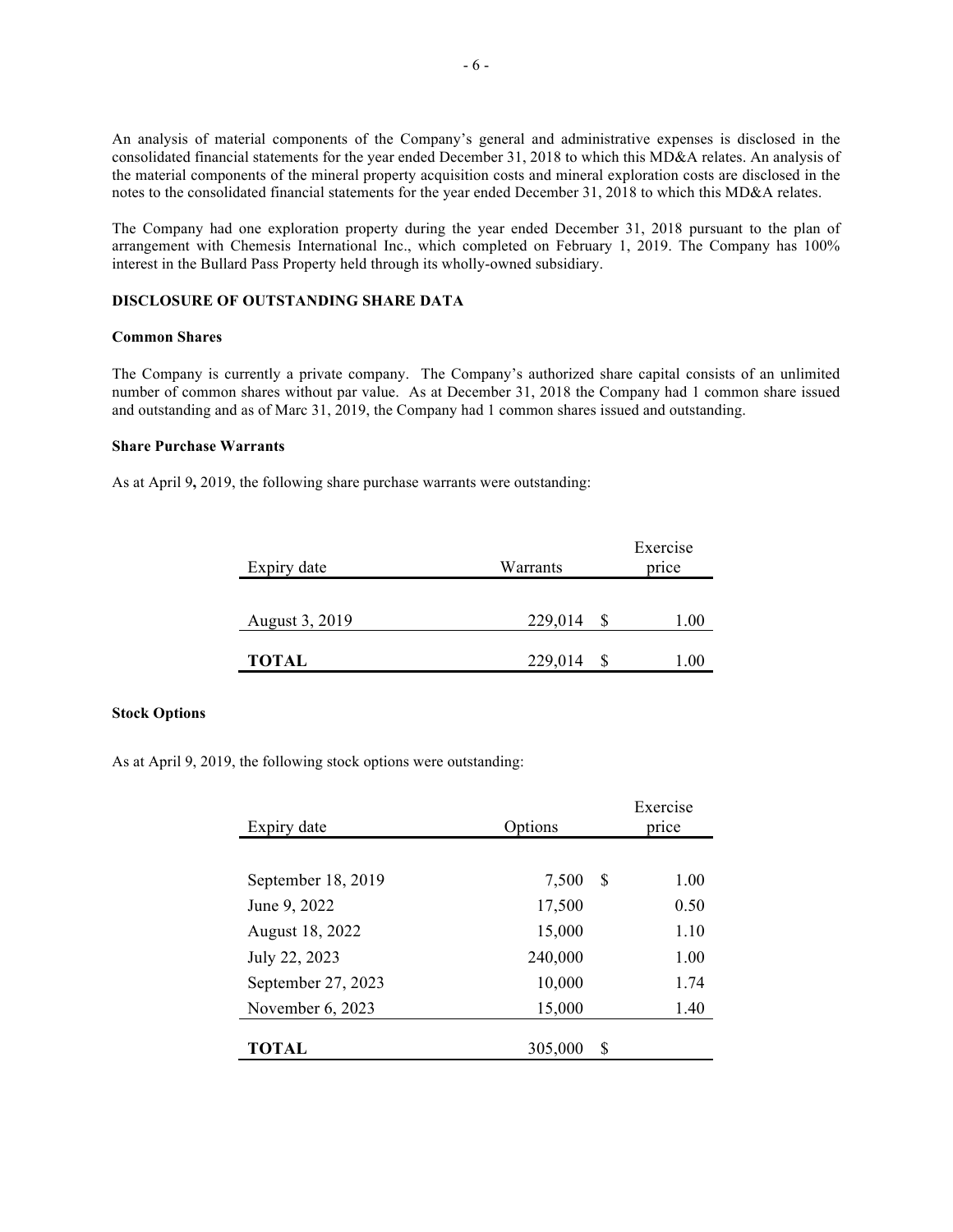### **RISK FACTORS**

Much of the information included in this report includes or is based upon estimates, projections or other forwardlooking statements. Such forward-looking statements include any projections or estimates made by the Company and its management in connection with the Company's business operations. While these forward-looking statements, and any assumptions upon which they are based, are made in good faith and reflect the Company's current judgment regarding the direction of its business, actual results will almost always vary, sometimes materially, from any estimates, predictions, projections, assumptions, or other future performance suggested herein. Except as required by law, the Company undertakes no obligation to update forward-looking statements to reflect events or circumstances occurring after the date of such statements.

Such estimates, projections or other forward-looking statements involve various risks and uncertainties as outlined below. The Company cautions readers of this report that important factors in some cases have affected and, in the future, could materially affect actual results and cause actual results to differ materially from the results expressed in any such estimates, projections or other forward-looking statements. In evaluating the Company, its business and any investment in its business, readers should carefully consider the following factors:

## **Risks Related to the Company's Business**

## *Because of the unique difficulties and uncertainties inherent in mineral exploration ventures, the Company faces a high risk of business failure.*

Potential investors should be aware of the difficulties normally encountered by mineral exploration companies and the high rate of failure of such enterprises. The likelihood of success must be considered in light of the problems, expenses, difficulties, complications and delays encountered in connection with the exploration program that the Company intends to undertake on its properties and any additional properties that the Company may acquire. These potential problems include unanticipated problems relating to exploration, and additional costs and expenses that may exceed current estimates. The expenditures to be made by the Company in the exploration of its properties may not result in the discovery of mineral deposits. Any expenditures that the Company may make in the exploration of any other mineral property that it may acquire may not result in the discovery of any commercially exploitable mineral deposits. Problems such as unusual or unexpected geological formations and other conditions are involved in all mineral exploration and often result in unsuccessful exploration efforts. If the results of the Company's exploration do not reveal viable commercial mineralization, the Company may decide to abandon some or all of its property interests.

### *Loss of Interest in Properties*

The Company's ability to maintain an interest in the properties optioned by the Company will be dependent on its ability to raise additional funds by equity financing. Failure to obtain additional financing may result in the Company being unable to make the periodic payments required to keep the property interests in good standing and could result in the delay or postponement of further exploration and or the partial or total loss of the Company's interest in the properties optioned by the Company, including the Qualifying Property.

*Because of the speculative nature of the exploration of mineral properties, there is no assurance that the Company's exploration activities will result in the discovery of any quantities of mineral deposits on its current properties or any other additional properties the Company may acquire.*

The Company intends to continue exploration on its current properties and the Company may or may not acquire additional interests in other mineral properties. The search for mineral deposits as a business is extremely risky. The Company can provide investors with no assurance that exploration on its current properties, or any other property that the Company may acquire, will establish that any commercially exploitable quantities of mineral deposits exist. Additional potential problems may prevent the Company from discovering any mineral deposits. These potential problems include unanticipated problems relating to exploration and additional costs and expenses that may exceed current estimates. If the Company is unable to establish the presence of mineral deposits on its properties, its ability to fund future exploration activities will be impeded, the Company will not be able to operate profitably and investors may lose all of their investment in the Company.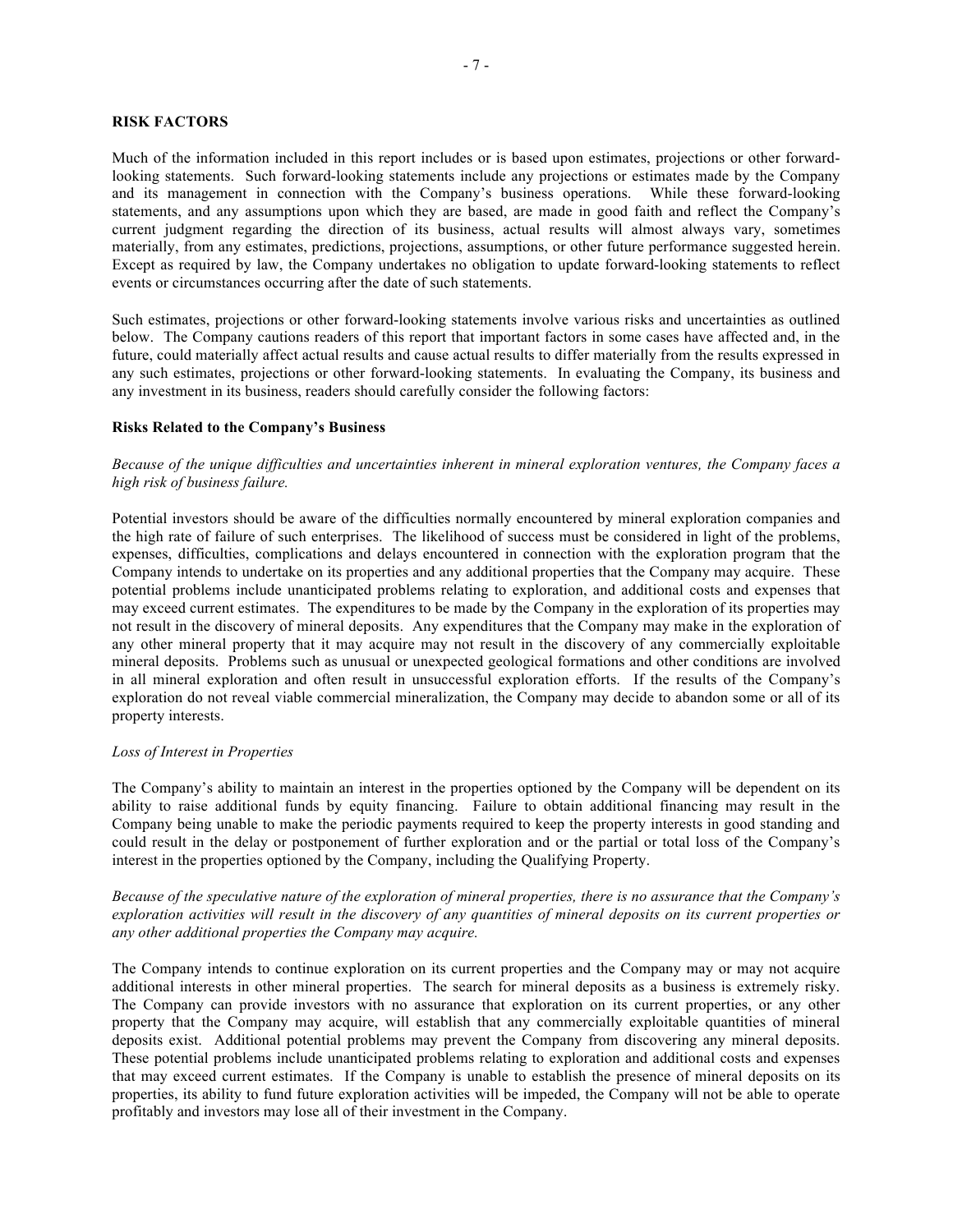*The potential profitability of mineral ventures depends in part upon factors beyond the control of the Company and even if the Company discovers and exploits mineral deposits, the Company may never become commercially viable and the Company may be forced to cease operations.*

The commercial feasibility of an exploration program on a mineral property is dependent upon many factors beyond the Company's control, including the existence and size of mineral deposits in the properties the Company explores the proximity and capacity of processing equipment, market fluctuations of prices, taxes, royalties, land tenure, allowable production and environmental regulation. These factors cannot be accurately predicted and any one or a combination of these factors may result in the Company not receiving an adequate return on invested capital. These factors may have material and negative effects on the Company's financial performance and its ability to continue operations.

## *Exploration and exploitation activities are subject to comprehensive regulation which may cause substantial delays or require capital outlays in excess of those anticipated causing an adverse effect on the Company.*

Exploration and exploitation activities are subject to federal, provincial, state and local laws, regulations and policies, including laws regulating the removal of natural resources from the ground and the discharge of materials into the environment. Exploration and exploitation activities are also subject to federal, provincial, state and local laws and regulations which seek to maintain health and safety standards by regulating the design and use of drilling methods and equipment.

Environmental and other legal standards imposed by federal, provincial, state or local authorities may be changed and any such changes may prevent the Company from conducting planned activities or may increase its costs of doing so, which would have material adverse effects on its business. Moreover, compliance with such laws may cause substantial delays or require capital outlays in excess of those anticipated, thus causing an adverse effect on the Company. Additionally, the Company may be subject to liability for pollution or other environmental damages that the Company may not be able to or elect not to insure against due to prohibitive premium costs and other reasons. Any laws, regulations or policies of any government body or regulatory agency may be changed, applied or interpreted in a manner which will alter and negatively affect the Company's ability to carry on its business.

## *Title to mineral properties is a complex process and the Company may suffer a material adverse effect in the event one or more of its property interests are determined to have title deficiencies.*

Acquisition of title to mineral properties is a very detailed and time-consuming process. Title to, and the area of, mineral properties may be disputed. Although the Company has either staked property or entered into property option agreements or joint venture agreements on its existing Project interests, the Company cannot give an assurance that title to such property will not be challenged or impugned. Further, the Company cannot give an assurance that the existing description of mining titles will not be changed due to changes in policy, rulings, or law in the jurisdiction where the property is located. Mineral properties sometimes contain claims or transfer histories that examiners cannot verify. A successful claim that the Company does not have title to one or more of its properties could cause the Company to lose any rights to explore, develop and mine any minerals on that property, without compensation for its prior expenditures relating to such property.

The properties optioned by the Company may now or in the future be the subject of first nations land claims. The legal nature of aboriginal land claims is a matter of considerable complexity. The impact of any such claim on the Company's ownership interest in the properties optioned by the Company cannot be predicted with any degree of certainty and no assurance can be given that a broad recognition of aboriginal rights in the area in which the properties optioned by the Company are located, by way of a negotiated settlement or judicial pronouncement, would not have an adverse effect on the Company's activities. Even in the absence of such recognition, the Company may at some point be required to negotiate with first nations in order to facilitate exploration and development work on the properties optioned by the Company.

*Because the Company's property interests may not contain mineral deposits and because it has never made a profit from its operations, the Company's securities are highly speculative and investors may lose all of their investment in the Company.*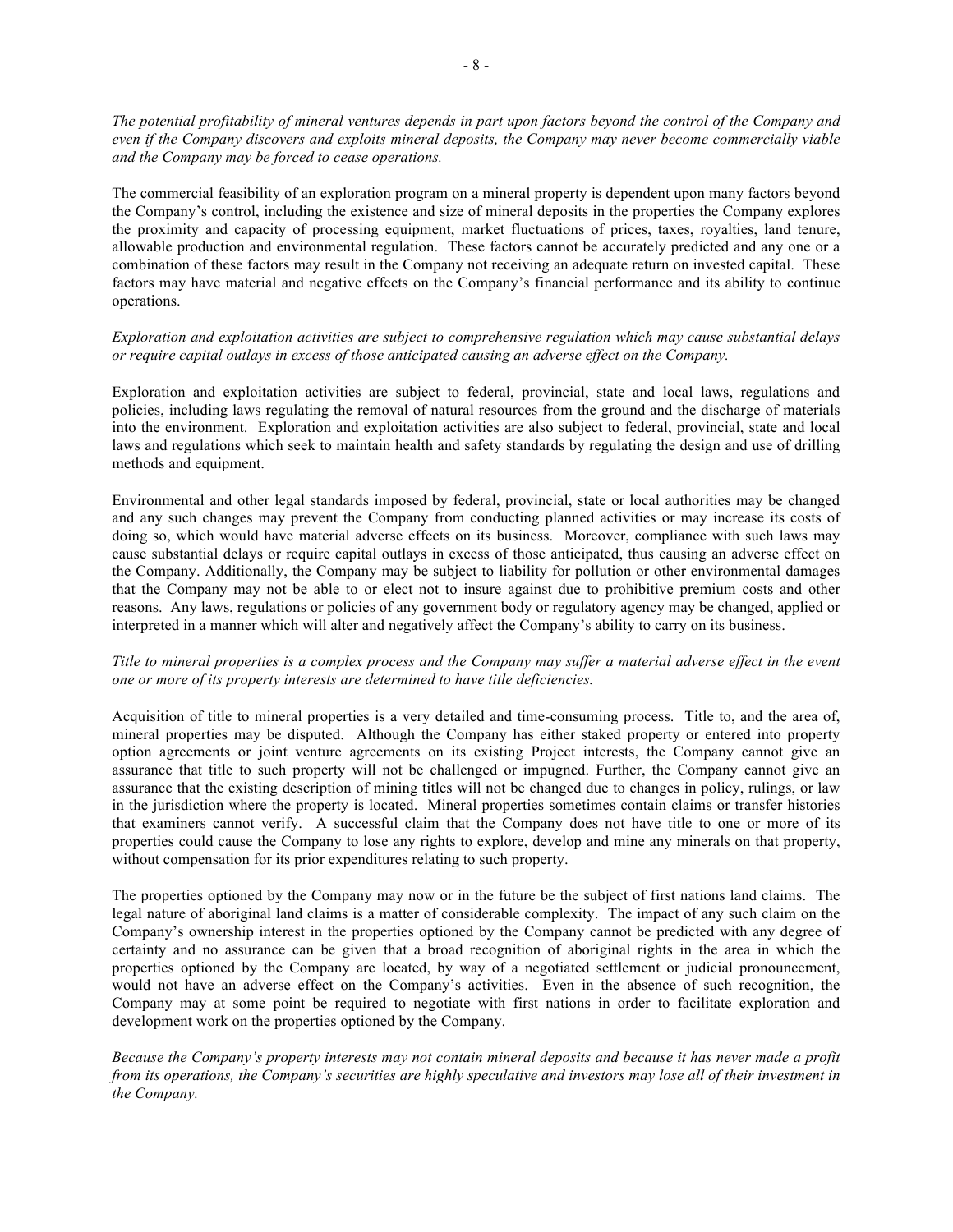The Company's securities must be considered highly speculative, generally because of the nature of its business and its stage of operations. The Company currently has exploration stage property interests which may not contain mineral deposits. The Company may or may not acquire additional interests in other mineral properties but the Company does not have plans to acquire rights in any specific mineral properties as of the date of this report. Accordingly, the Company has not generated significant revenues nor has it realized a profit from its operations to date and there is little likelihood that the Company will generate any revenues or realize any profits in the short term. Any profitability in the future from the Company's business will be dependent upon locating and exploiting mineral deposits on the Company's current properties or mineral deposits on any additional properties that the Company may acquire. The likelihood that any mineral properties that the Company may acquire or have an interest in will contain commercially exploitable mineral deposits is extremely remote. The Company may never discover mineral deposits in respect to its current properties or any other area, or the Company may do so and still not be commercially successful if the Company is unable to exploit those mineral deposits profitably. The Company may not be able to operate profitably and may have to cease operations, the price of its securities may decline and

### *As the Company faces intense competition in the mineral exploration and exploitation industry, the Company will have to compete with the Company's competitors for financing and for qualified managerial and technical employees.*

investors may lose all of their investment in the Company.

The Company's competition includes large established mining companies with substantial capabilities and with greater financial and technical resources than the Company. As a result of this competition, the Company may have to compete for financing and be unable to acquire financing on terms it considers acceptable. The Company may also have to compete with the other mining companies for the recruitment and retention of qualified managerial and technical employees. If the Company is unable to successfully compete for financing or for qualified employees, the Company's exploration programs may be slowed down or suspended, which may cause the Company to cease operations as a company.

## *The Company's future is dependent upon its ability to obtain financing and if the Company does not obtain such financing, the Company may have to cease its exploration activities and investors could lose their entire investment.*

There is no assurance that the Company will operate profitably or will generate positive cash flow in the future. The Company requires additional financing in order to proceed with the exploration and development of its properties. The Company will also require additional financing for the fees it must pay to maintain its status in relation to the rights to the Company's properties and to pay the fees and expenses necessary to operate as a public company. The Company will also need more funds if the costs of the exploration of its mineral claims are greater than the Company has anticipated. The Company will require additional financing to sustain its business operations if it is not successful in earning revenues. The Company will also need further financing if it decides to obtain additional mineral properties. The Company currently does not have any arrangements for further financing and it may not be able to obtain financing when required. The Company's future is dependent upon its ability to obtain financing. If the Company does not obtain such financing, its business could fail and investors could lose their entire investment.

## *The Company's directors and officers are engaged in other business activities and accordingly may not devote sufficient time to the Company's business affairs, which may affect its ability to conduct operations and generate revenues.*

The Company's directors and officers are involved in other business activities. As a result of their other business endeavours, the directors and officers may not be able to devote sufficient time to the Company's business affairs, which may negatively affect its ability to conduct its ongoing operations and its ability to generate revenues. In addition, the management of the Company may be periodically interrupted or delayed as a result of its officers' other business interests.